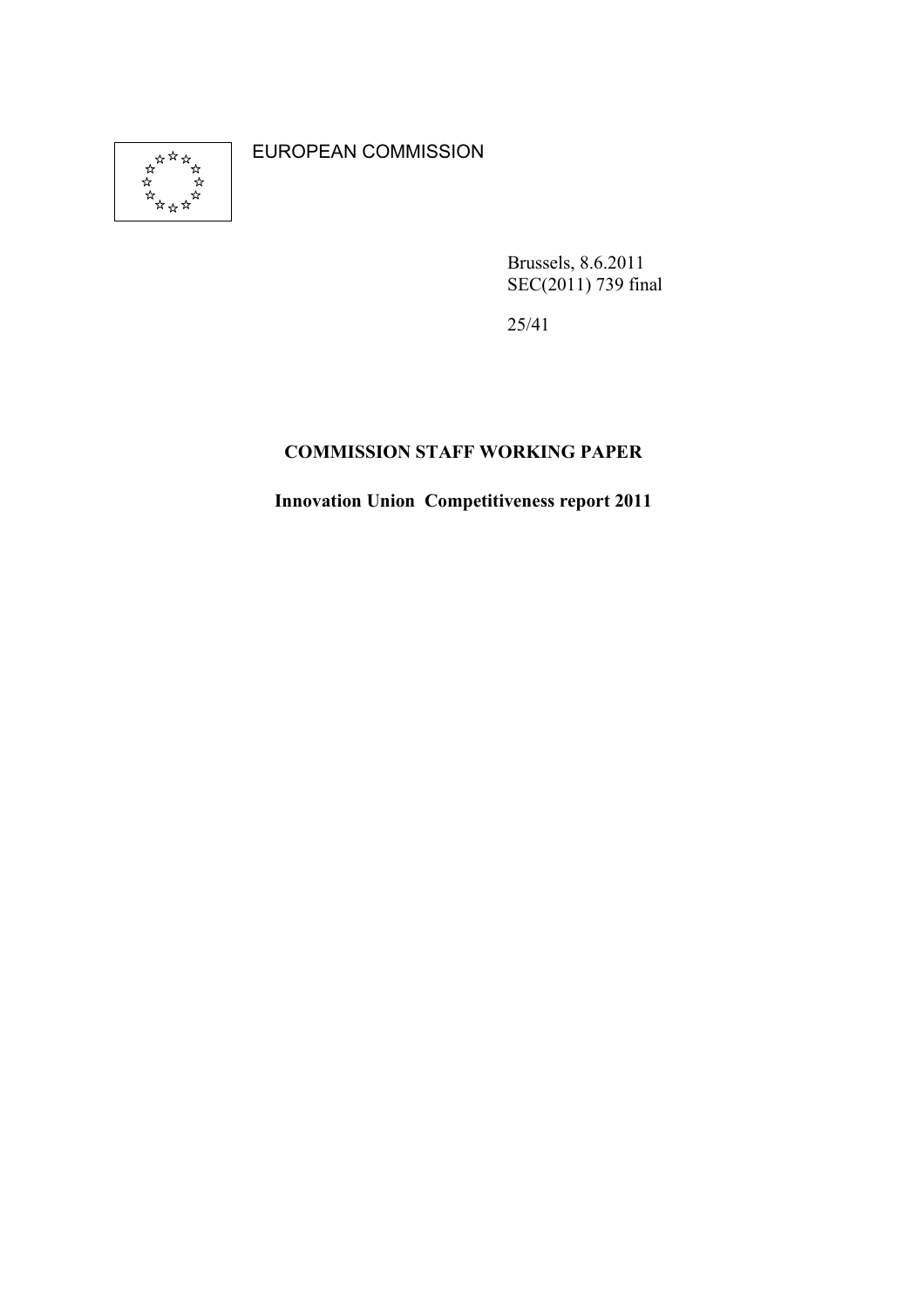# Progress towards meeting the Europe 2020 R&D intensity target

Over the period 2000-2009, Hungary's R&D intensity has had a cyclical evolution. Even if the business R&D intensity has grown, the low level of overall innovation activity in the private sector is a major challenge. The Hungarian government set a R&D intensity target of 1.8% of GDP by 2020.



### Hungary - R&D Intensity projections, 2000-2020 (1)

Source: DG Research and Innovation Innovation Union Competitiveness Report 2011

Data: DG Research and Innovation, Eurostat

Notes: (1) The R&D Intensity projections based on trends are derived from the average annual growth in R&D Intensity for 2000-2009 in the the case of the EU and for 2004-2009 in the case of Hungary.

(3) HU: This projection is based on a tentative R&D Intensity target of 1.8% for 2020.

(4) HU: There is a break in series between 2004 and the previous years.

### Research and Innovation Performance

According to the Innovation Union Scoreboard 2010, Hungary belongs to the 'moderate innovators' group of countries, which means an improvement over the last decade although the research and innovation profile has remained mainly unchanged in the recent years. Research and innovation are rather concentrated in large foreign-owned enterprises and in a few sectors.

There are some improvement in human resources in science and technology such as the employment rate in knowledge intensive activities as percentage of total employment which is very close to the EU average. Also noticeable is the excellent performance of Hungary as regards the licence and patent revenues from abroad and the contribution of high-tech and medium-high-tech manufactured goods to the trade balance. This demonstrates a good positioning in new sectors as well as a progressive structural change towards more knowledge-intensive sectors, as illustrated in the last graph of the present profile..

 <sup>(2)</sup> EU: This projection is based on the R&D Intensity target of 3.0% for 2020.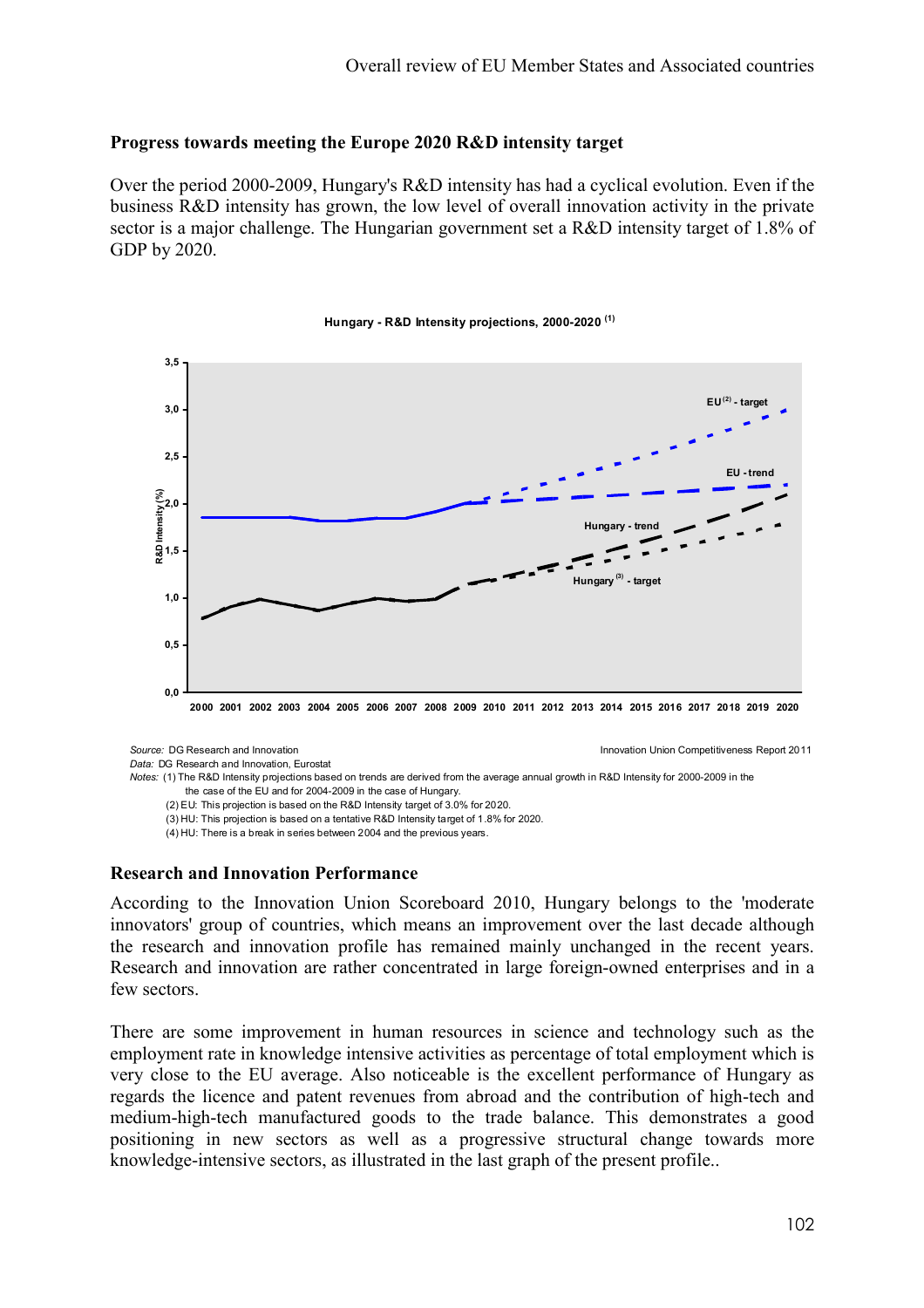### Hungary

### R&D profile, 2009 (1)



■ United States ■ EU ■ Reference Group (CZ+IT+HU+SI+SK) ■ Hungary

Source: DG Research and Innovation Innovation Union Competitiveness report 2011

Data: Eurostat, OECD, Science Metrix / Scopus (Elsevier)

- Notes: (1) The values refer to 2009 or to the latest available year.
	- (2) The EU value refers to the median rather than to the average.
	- (3) EU refers to extra-EU.
	- (4) (i) EU does not include BG, CY, LV, LT, MT, RO; (ii) EU refers to extra-EU.
	- (5) Elements of estimation were involved in the compilation of the data.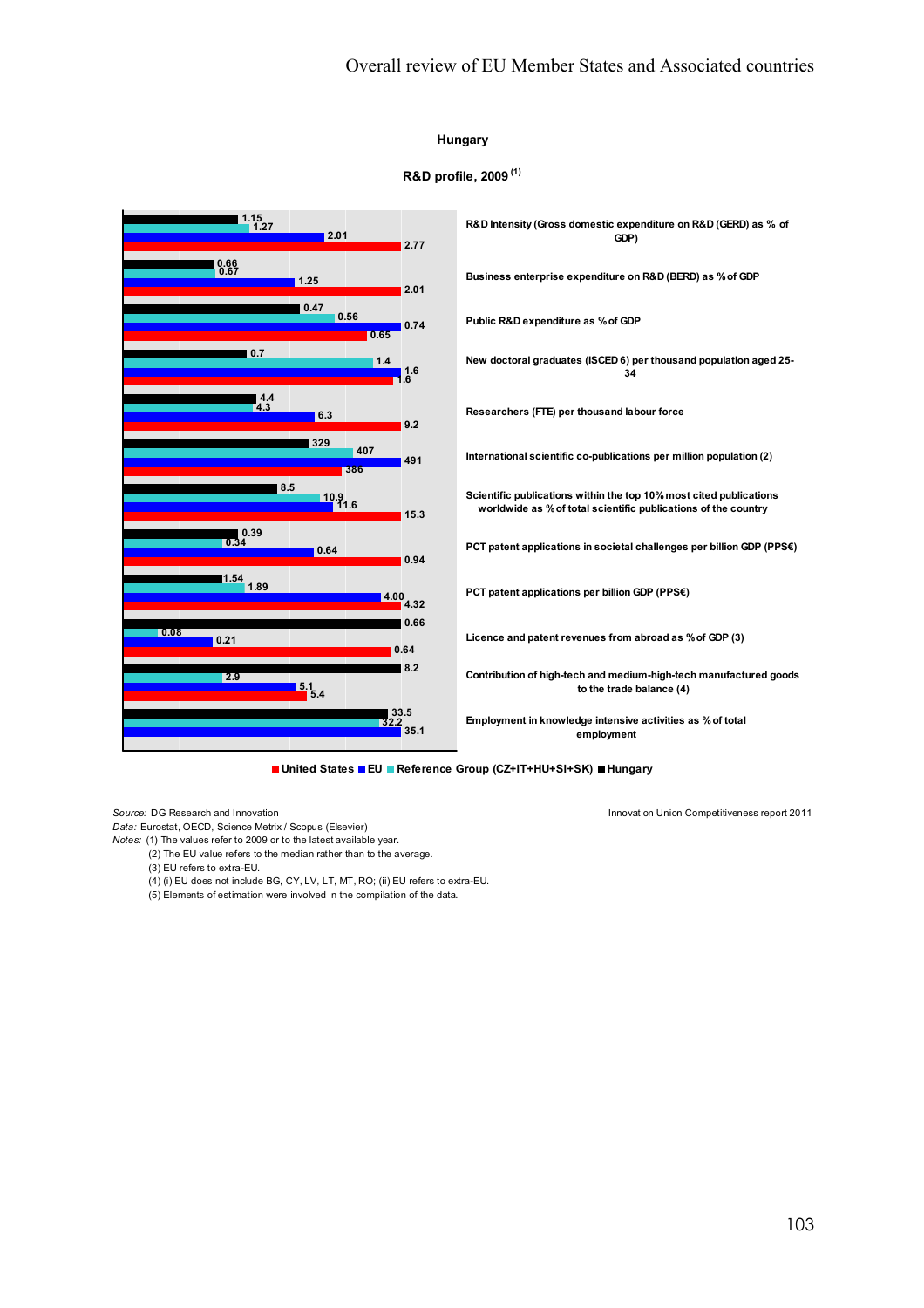In dynamic terms, the Hungarian research and innovation system is improving private sector financial input and overall R&D intensity, alongside scientific quality and patent revenues. However, public sector R&D intensity and the internationalisation of science is less dynamic than the EU average or countries with a similar industrial structure and knowledge capacity as Hungary.



Source: DG Research and Innovation Innovation Union Competitiveness report 2011

Data: Eurostat, OECD, Science Metrix / Scopus (Elsevier)

Notes: (1) Growth rates which do not refer to 2000-2009 refer to growth between the earliest available year and the latest available year over the period 2000-2010.

- $(2)$  The EU value refers to the median rather than to the average.
- (3) Average annual growth refers to real growth.
- (4) EU refers to extra-EU.
- (5) Elements of estimation were involved in the compilation of the data.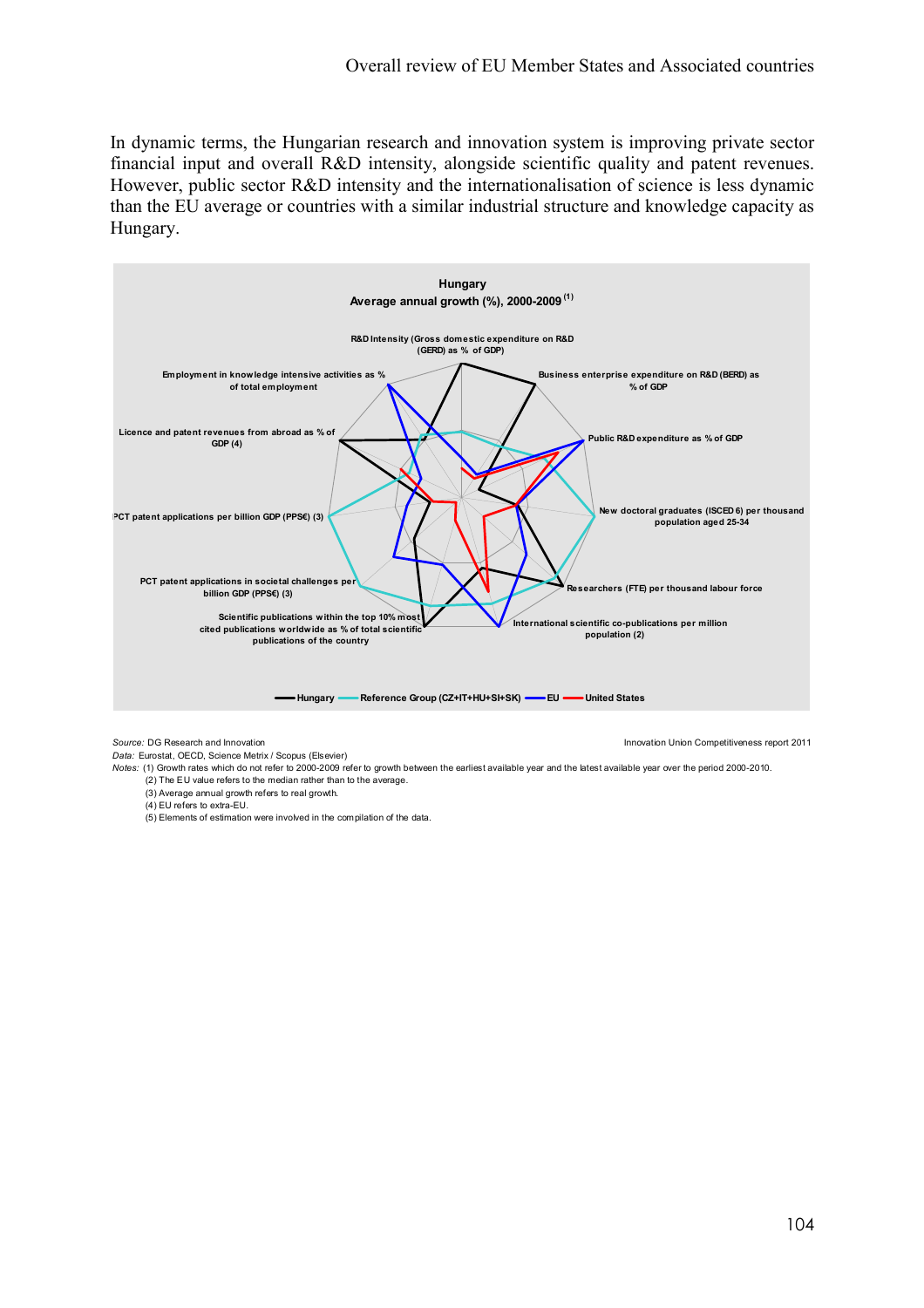# Participation in the European Research Area: Scientific and Technological collaborations

Hungary is rather well interconnected in terms of co-publications with Germany, the United Kingdom and France. Its interconnections in terms of co-invented patent applications are much more limited, with links notably with Germany and Sweden, but at a low level.

Moreover, as seen in the report, Hungary's share of international scientific co-publications per million population, and respectively the PCT patent applications per billion GDP, are under the EU average.

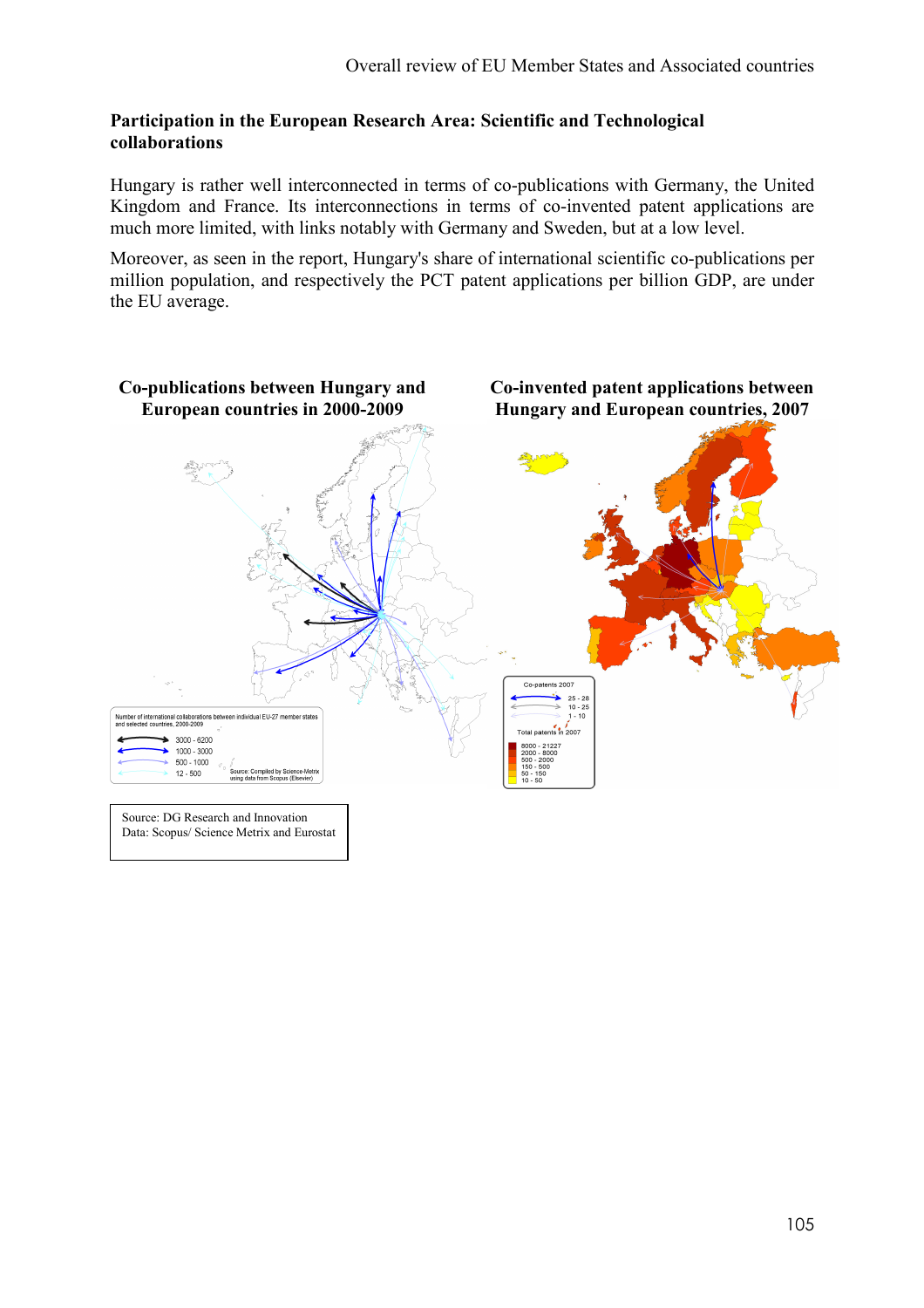## Structural change towards a more knowledge-intensive economy

Manufacturing is important for Hungary with a percentage of value added in 2008 of 21%, superior to the average EU level of 17% for the same year. Hungary is specialised in sectors demanding low skills but it also counts on a growing and promising trend of specialisation in high-tech sectors. Among the medium-low-tech sector, the speed of increase of R&D intensity of the publishing and printing sector is particularly noticeable. The key challenge for the Hungarian authorities is how to support structural changes towards a more research and innovation intensive business sector. Private investments in R&D are primarily carried out by a small number of big foreign-owned enterprises making the growth relatively vulnerable. By the renewal and the implementation of the research and innovation strategies until the end of 2011, the government is planning measures to encourage SMEs participation in innovation activities, including non-technological innovation, to reduce the relative high level of administrative burden and to strengthen the links and networks between public and private research.



Hungary - Share of value added versus BERD Intensity - average annual growth, 1995- 2006

Source: DG Research and Innovation Innovation Union Competitiveness report 2011 Data: OECD

Notes: (1) High-Tech and Medium-High-Tech sectors are shown in red. 'Other transport equipment' includes High-Tech, Medium-High-Tech and Medium-Low-Tech.

- (2) 'Tobacco products': average annual growth refers to 1995-2005.
- (3) 'Wood and cork (except furniture)': average annual growth refers to 1999-2006.
- (4) 'Publishing and printing': average annual growth refers to 1996-2006.
- (5) 'Wearing apparel and fur' and 'Recycling' are not included on the graph.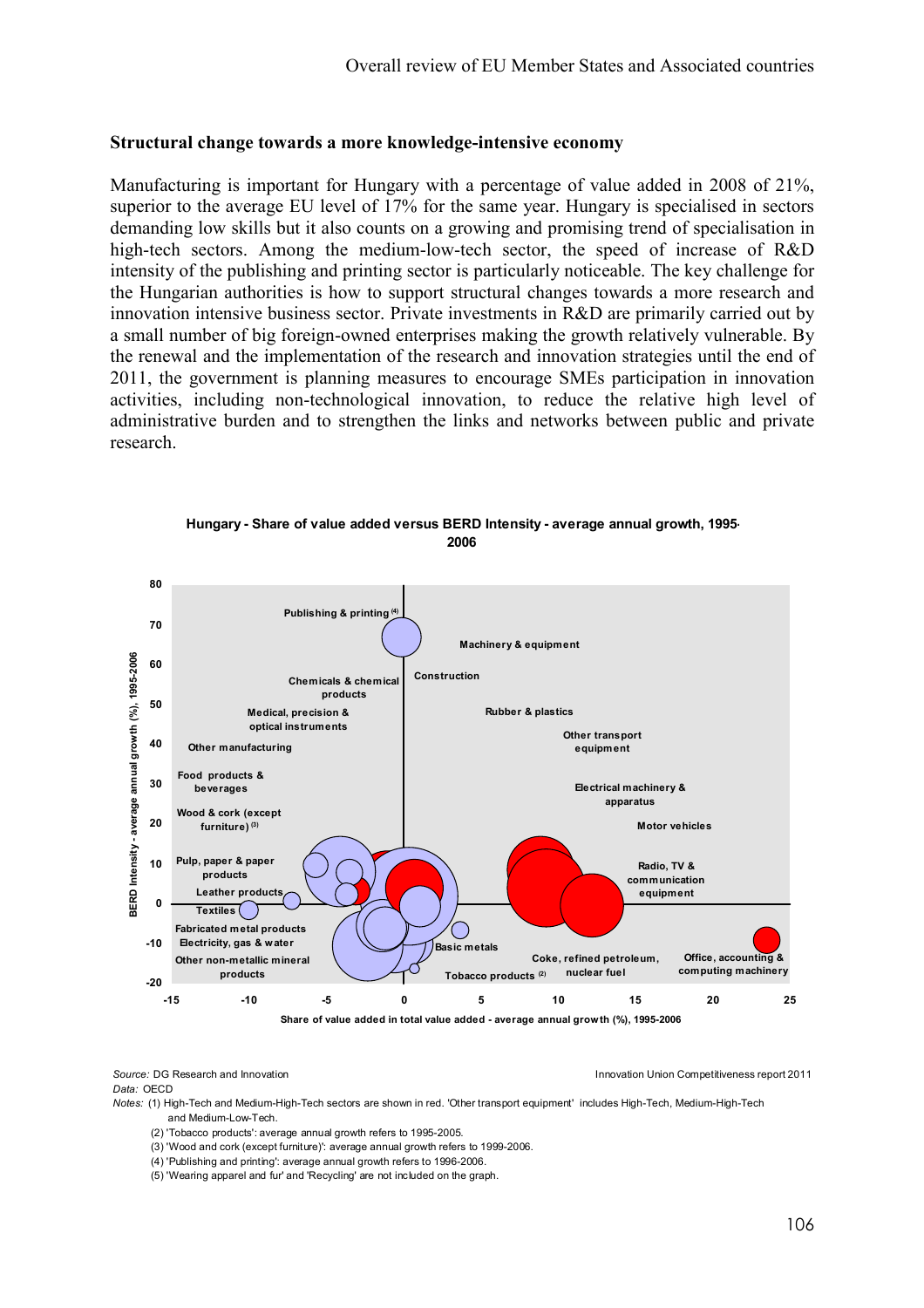### FP7 Key facts and figures

| <b>Applications:</b>  |                                                              | **Nr. of Researchers             |           |       |
|-----------------------|--------------------------------------------------------------|----------------------------------|-----------|-------|
|                       | As of 2011/03/16, a total of                                 | as % of population               | N/A       | 0,40% |
|                       |                                                              | Rank in EU-27*                   |           |       |
|                       | 3.491 eligible proposals were submitted in response to       | Innovation scoreboard            |           |       |
|                       | 248 FP7 calls for proposals                                  | (2008)                           | $-22nd$   |       |
|                       |                                                              | - Below EU-27 average            |           |       |
| $\bullet$             | involving 4.436 applicants from Hungary (1,66% of EU-        | - Moderate Innovator             |           |       |
|                       | $27*$ ) and                                                  | Nr. of FP7 applicants            |           |       |
|                       |                                                              | $(\%$ EU-27 <sup>*</sup> )       | 4.436     |       |
|                       |                                                              | $(1,66\%)$                       | 266.507   |       |
|                       | requesting EUR 1.001,20m of EC contribution (1,13%)          | Req. EC contribution             |           |       |
|                       | of $EU-27^*$ )                                               | by FP7 applicants                |           |       |
|                       |                                                              | in EUR million                   |           |       |
|                       | Among the EU-27* Hungary (HU) ranks:                         | $(\%$ EU-27*)                    | 1.001,20  |       |
|                       | - 15th in terms of number of applicants and                  | $(1,13\%)$                       | 88.295    |       |
|                       | - 16th in terms of requested EC contribution                 | Nr. of successful FP7 applicants |           |       |
|                       |                                                              | $(\%$ EU-27*)                    | 917       |       |
| <b>Success rates:</b> |                                                              | $(1,55\%)$                       | 59.199    |       |
|                       |                                                              | Req. EC contribution             |           |       |
| $\bullet$             | The HU applicant success rate of 20,7% is similar to the     | by successful FP7 applicants     |           |       |
|                       | EU-27* applicant success rate of 21,6%.                      | in EUR million                   |           |       |
|                       |                                                              | $(\%$ EU-27*)                    | 144,05    |       |
|                       |                                                              | $(0,79\%)$                       | 18.262,02 |       |
| $\bullet$             | The HU EC financial contribution success rate of 14,4%       | Success rate FP7 applicants      | 20,7%     | 21,6% |
|                       | is lower than the EU-27* rate of 20,7%.                      | Success rate                     |           |       |
|                       |                                                              | FP7 EC contribution              |           |       |
|                       | Specifically, following evaluation and selection, a total of |                                  | 14,4%     | 20,7% |
|                       |                                                              | Nr. of FP7 grant holders         |           |       |
|                       | 726 proposals were retained for funding $(20,8\%)$           | $(\%$ EU-27*)                    | 788       |       |
|                       |                                                              | $(1,54\%)$<br>EC contribution    | 51.279    |       |
| $\bullet$             |                                                              |                                  |           |       |
|                       | involving 917 (20,7%) successful applicants from             | to FP7 grant holders             |           |       |
|                       | Hungary and                                                  | in EUR million                   |           |       |
|                       |                                                              | $(\%$ EU-27*)                    | 133,04    |       |
| $\bullet$             | requesting EUR 144,05m (14,4%) of EC financial               | $(0,80\%)$                       | 16.578,15 |       |
|                       | contribution                                                 | Nr. of FP7 coordinators          |           |       |
|                       |                                                              | (% of grant holders)             | 98        |       |
|                       |                                                              | $(12,44\%)$                      | 9.383     |       |
|                       | Among the EU-27*, Hungary (HU) ranks:                        | $(18,30\%)$                      |           |       |
|                       | - 14th in terms of applicants success rate and               | Nr. of FP7 SME grant holders     |           |       |
|                       | - 17th in terms of EC financial contribution success rate    | (% grant holders)                | 182       |       |
|                       |                                                              | $(23,10\%)$                      | 8.845     |       |
|                       | <b>Signed grant agreements</b>                               | (17,25%)                         |           |       |
|                       | As of 2011/03/16, Hungary (HU) participates in               | EC contribution to FP7 SME       |           |       |
| ٠                     |                                                              | grant holders in EUR million     |           |       |
|                       | 638 signed grant agreements                                  | (% of grant holders)             | 31,07     |       |
|                       |                                                              | $(23,35\%)$                      | 2.207,73  |       |
|                       | involving 8.596 participants of which 788 (9,17%) are        | $(13,32\%)$                      |           |       |
|                       | from Hungary                                                 |                                  |           |       |



• benefiting from a total of EUR 2.079,19m of EC financial contribution of which EUR 133,04m (6,40%) is dedicated to participants from Hungary.

Among the EU-27\* in all FP7 signed grant agreements, Hungary (HU) ranks:

- 15th in number of participations and
- 16th in budget share

### SME performance and participation

- The HU SME applicant success rate of 17,08% is lower than the EU-27\* SME applicant success rate of 19,33%.
- The HU SME EC financial contribution success rate of 12,79% is lower than the corresponding EU-27\* rate of 18,26%.

Specifically,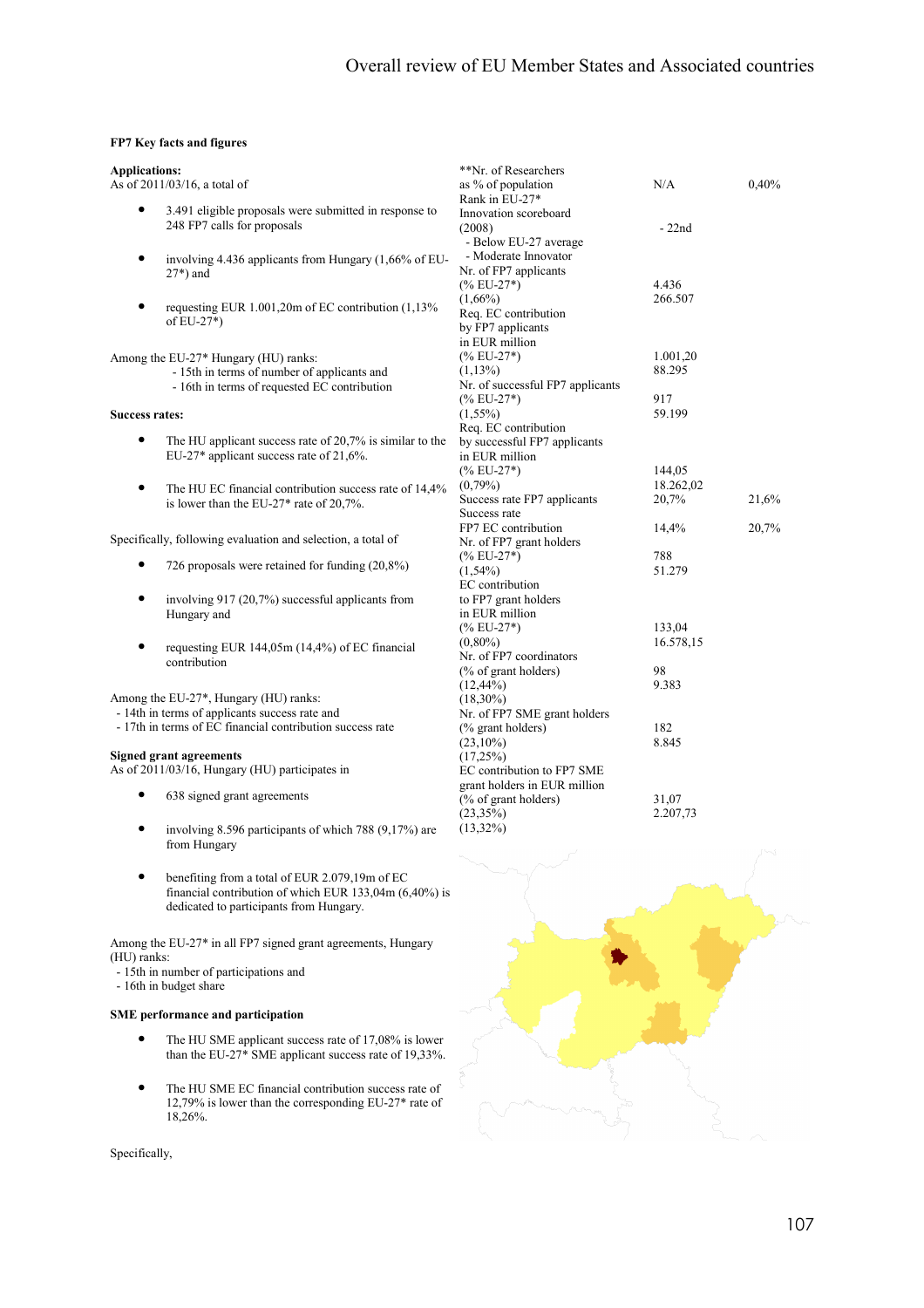- 1.546 HU SME applicants requesting EUR 314,73m
- 264 (17,08%) successful SMEs requesting EUR 40,24m  $(12,79\%)$

In signed grant agreements, as of 2011/03/16,

- 182 HU SME grant holders, i.e., 23,10% of total HU participation
- EUR 31,07m, i.e., 23,35% of total HU budget share

### Top 3 collaborative links with:

- $\bullet$  DE Germany (1.025)
- UK United Kingdom (742)
- FR France  $(701)$

| HU - Hungary - most active FP7 research priority areas by number of applicants applying for the research projects |                      |                                                                         |                                    |                                             |                                                                                              |                                                                      |  |  |  |  |
|-------------------------------------------------------------------------------------------------------------------|----------------------|-------------------------------------------------------------------------|------------------------------------|---------------------------------------------|----------------------------------------------------------------------------------------------|----------------------------------------------------------------------|--|--|--|--|
| <b>FP7</b> priority area                                                                                          | Nr. of<br>applicants | <b>Requested</b><br><b>EC</b> contribution<br>by applicants<br>(M euro) | Nr. of<br>mainlisted<br>applicants | <b>Success Rate</b><br>$\left($ applicants) | <b>Requested</b><br><b>EC</b> contribution<br>by mainlisted<br><i>applicants</i><br>(M euro) | <b>Success Rate</b><br><i>(requested)</i><br><b>EC</b> contribution) |  |  |  |  |
| Information and Communication Technologies                                                                        | 797                  | 223,08                                                                  | 104                                | 13,05 %                                     | 26,08                                                                                        | 11,69%                                                               |  |  |  |  |
| Research for the benefit of SMEs                                                                                  | 465                  | 51,38                                                                   | 86                                 | 18,49 %                                     | 9,20                                                                                         | 17,90 %                                                              |  |  |  |  |
| Marie-Curie Actions                                                                                               | 444                  | n/a                                                                     | 170                                | 38,29 %                                     | n/a                                                                                          | n/a                                                                  |  |  |  |  |
| Socio-economic sciences and Humanities                                                                            | 429                  | 63,96                                                                   | 43                                 | $10.02\%$                                   | 5,53                                                                                         | 8,64 %                                                               |  |  |  |  |
| Health                                                                                                            | 417                  | 154,35                                                                  | 57                                 | 13,67 %                                     | 11,77                                                                                        | 7,62%                                                                |  |  |  |  |
| Environment (including Climate Change)                                                                            | 291                  | 54,46                                                                   | 47                                 | 16,15 %                                     | 6,15                                                                                         | 11.29 %                                                              |  |  |  |  |

| HU - Hungary - most active FP7 research priority areas by EC contribution granted to the research projects |                            |                              |                                         |                                     |  |  |  |  |  |
|------------------------------------------------------------------------------------------------------------|----------------------------|------------------------------|-----------------------------------------|-------------------------------------|--|--|--|--|--|
| <b>FP7 Priority Area</b>                                                                                   | Number of<br>grant holders | % of all HU<br>grant holders | <b>EC</b> contribution<br>(EUR million) | % of total EC<br>contribution to HU |  |  |  |  |  |
| Information and Communication Technologies                                                                 | 107                        | 13,58%                       | 23,09                                   | $17.36\%$                           |  |  |  |  |  |
| <b>ERC</b>                                                                                                 | 18                         | 2,28%                        | 18,16                                   | 13,65 %                             |  |  |  |  |  |
| Marie-Curie Actions                                                                                        | 117                        | 14.85%                       | 15,32                                   | 11,51%                              |  |  |  |  |  |
| Health                                                                                                     | 55                         | 6.98%                        | 9,42                                    | 7,08 %                              |  |  |  |  |  |
| <b>Research Infrastructures</b>                                                                            | 52                         | 6,60%                        | 8,85                                    | 6,65%                               |  |  |  |  |  |
| Energy                                                                                                     | 25                         | 3.17%                        | 7.68                                    | 5,77 %                              |  |  |  |  |  |

| HU - Hungary - participation in the FP7 research projects by organisation activity type |                      |                                                                     |                                    |                                        |                                                                                    |                                                                  |                                   |                                                  |                                                         |  |
|-----------------------------------------------------------------------------------------|----------------------|---------------------------------------------------------------------|------------------------------------|----------------------------------------|------------------------------------------------------------------------------------|------------------------------------------------------------------|-----------------------------------|--------------------------------------------------|---------------------------------------------------------|--|
| <b>Activity</b><br><b>Type</b>                                                          | Nr. of<br>applicants | <b>Requested</b><br>EC<br>contribution<br>by applicants<br>(M euro) | Nr. of<br>mainlisted<br>applicants | <b>Success</b><br>rate<br>(applicants) | <b>Requested</b><br>EC.<br>contribution<br>by mainlisted<br>applicants<br>(M euro) | <b>Success rate</b><br><i>(requested)</i><br><b>contribution</b> | Nr. of<br>grant<br><b>holders</b> | <b>EC</b><br>contribution<br>to<br>grant holders | % ot total<br>EC<br>contribution<br>to<br>grant holders |  |
| <b>HES</b>                                                                              | 1.602                | 304,86                                                              | 295                                | 18,41%                                 | 34,07                                                                              | 11,18%                                                           | 292                               | 49,50                                            | 37,21%                                                  |  |
| <b>PRC</b>                                                                              | 1.115                | 235,90                                                              | 204                                | 18,30%                                 | 32,37                                                                              | 13,72%                                                           | 205                               | 33,66                                            | 25,30%                                                  |  |
| <b>REC</b>                                                                              | 871                  | 161,05                                                              | 218                                | 25,03%                                 | 27,68                                                                              | 17,19%                                                           | 192                               | 34,21                                            | 25,71%                                                  |  |
| <b>OTH</b>                                                                              | 398                  | 67,25                                                               | 82                                 | 20,60%                                 | 12,04                                                                              | 17,91%                                                           | 19                                | 2,21                                             | 1,66%                                                   |  |
| <b>PUB</b>                                                                              | 283                  | 41,47                                                               | 98                                 | 34,63%                                 | 12,48                                                                              | 30,09%                                                           | 80                                | 13,47                                            | 10,12%                                                  |  |
|                                                                                         |                      |                                                                     |                                    |                                        |                                                                                    |                                                                  |                                   |                                                  |                                                         |  |
| <b>SME</b>                                                                              | 1.546                | 314.73                                                              | 264                                | 17.08%                                 | 40.24                                                                              | 12.79%                                                           | 182                               | 31.07                                            | 23.35%                                                  |  |

HES - Higher or secondary education, PRC - Private for profit (excl. education), REC - Research organisations, OTH - Others, PUB - Public body (excl. research and education),

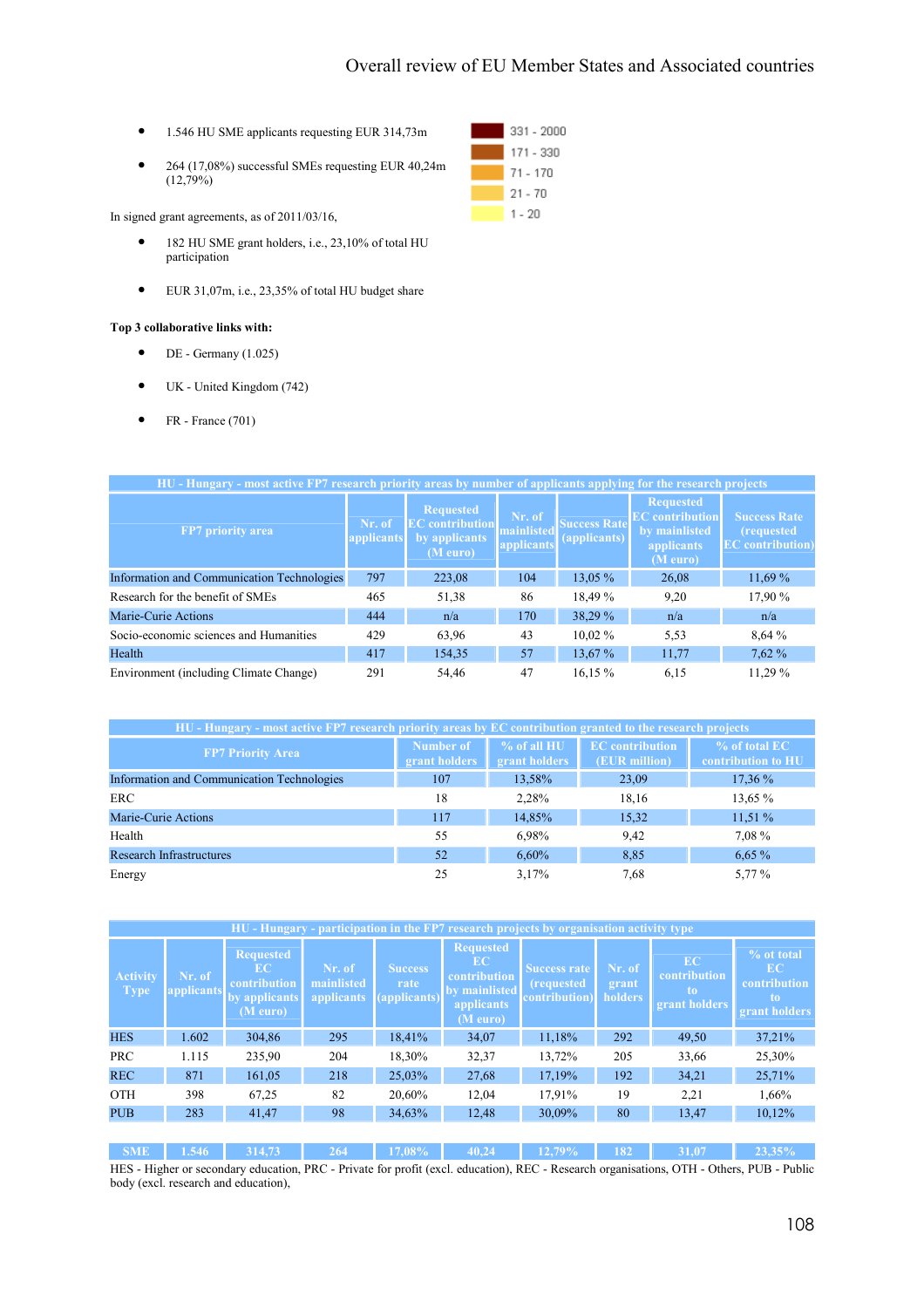# Overall review of EU Member States and Associated countries

| HU - Hungary - the most active NUTS3 regions, by EC contribution granted to the FP7 research projects |                            |                                        |                                    |                                     |  |  |  |  |  |
|-------------------------------------------------------------------------------------------------------|----------------------------|----------------------------------------|------------------------------------|-------------------------------------|--|--|--|--|--|
| <b>HU</b> - Hungary region                                                                            | Number of<br>grant holders | % of all HU - Hungary<br>grant holders | <b>EC</b> contribution<br>(M euro) | % of total EC<br>contribution to HU |  |  |  |  |  |
| Budapest (HU101)                                                                                      | 528                        | 67,01%                                 | 91,42                              | 68,72%                              |  |  |  |  |  |
| Pest $(HU102)$                                                                                        | 52                         | $6,60\%$                               | 12,17                              | 9,14%                               |  |  |  |  |  |
| Hajdu-Bihar (HU321)                                                                                   | 51                         | 6,47%                                  | 8,36                               | 6,28%                               |  |  |  |  |  |
| Csongrad (HU333)                                                                                      | 35                         | $4.44\%$                               | 7,80                               | 5,86%                               |  |  |  |  |  |
| Gyor-Moson-Sopron (HU221)                                                                             | 18                         | 2,28%                                  | 1,55                               | 1,16%                               |  |  |  |  |  |

| HU - Hungary - most active organisations in terms of EC contribution granted to the FP7 research projects  |                                    |                                     |                                       |                                                                |  |  |  |
|------------------------------------------------------------------------------------------------------------|------------------------------------|-------------------------------------|---------------------------------------|----------------------------------------------------------------|--|--|--|
| <b>Legal Name</b>                                                                                          | Number of<br><b>Participations</b> | % of all<br>HU.<br>grant<br>holders | <b>EC</b><br>contribution<br>(M euro) | % of total EC<br>contribution<br>to HU grant<br><b>holders</b> |  |  |  |
| BUDAPESTI MUSZAKI ES GAZDASAGTUDOMANYI<br><b>EGYETEM (BME)</b>                                             | 64                                 | 8,12%                               | 12,83                                 | 9,64%                                                          |  |  |  |
| $E \otimes \otimes TV \otimes \otimes S$ LOR $\otimes \otimes ND$ TUDOM $\otimes \otimes NYEGYETEM$ (ELTE) | 23                                 | 2,92%                               | 6,65                                  | 5,00%                                                          |  |  |  |
| NEMZETI INNOVACIOS HIVATAL (NIH)                                                                           | 28                                 | $3,55\%$                            | 5,78                                  | 4,34%                                                          |  |  |  |
| MAGYAR TUDOMANYOS AKADEMIA SZAMITASTECHNIKAI<br>ES AUTOMATIZALASI KUTATO INTEZET                           | 18                                 | 2,28%                               | 5,70                                  | 4,29%                                                          |  |  |  |
| <b>DEBRECENI EGYETEM</b>                                                                                   | 28                                 | 3.55%                               | 5,22                                  | 3.93%                                                          |  |  |  |

NOTES:

Report generated on: 2011/03/25,04:39 PM

FP7 proposal and application figures are valid as of the 2011/03/16

FP7 grant agreements and participation figures are valida as of the 2011/03/16

\*EU-27 includes the 27 country-members and JRC as a separate entity

\*\*E-STAT Reference year: 2007

\*\*European Innovation Scoreboard is available at the website of DG Enterprise and Industry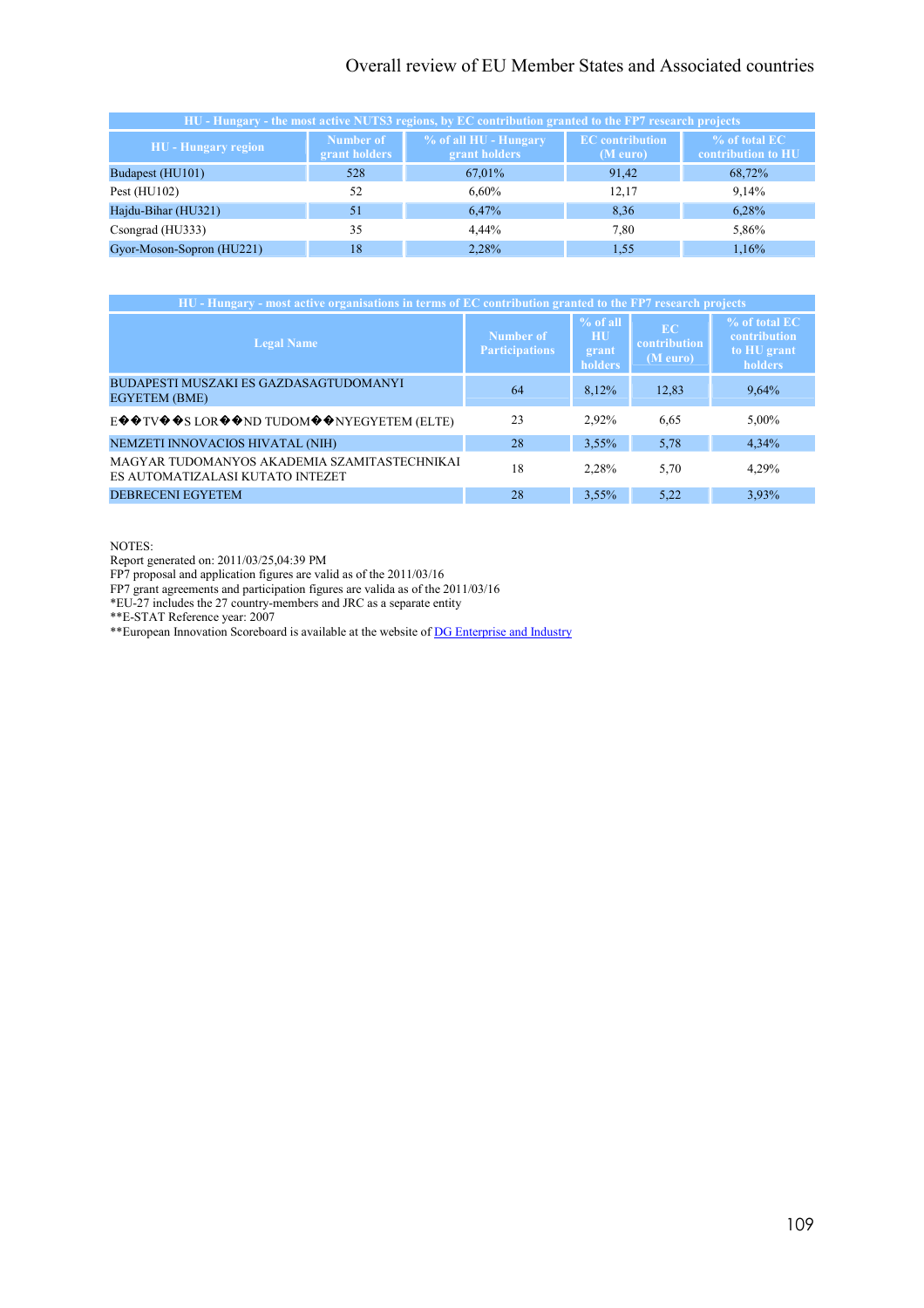COUNTRY PROFILE IS - Iceland

## Progress towards increasing the R&D intensity

The most recent national figures for Iceland on R&D intensity are 3.1% for 2009 (of which 1.25% public and 1.51% private - apart from abroad sources). The figure in the R&D profile below shows Eurostat data, which are slightly below the data in national statistics. Comparing to other European countries, the most noticeable is Iceland's very high public expenditure on R&D. Even if Iceland as an associated country to the European research cooperation does not form part of the Europe 2020 strategy of the European Union, certain associated countries do envisage fixing an objective for research investment and initiatives for fast growing innovative enterprises. This is the case for Iceland, which have set an R&D intensity target of 4% of GDP for 2020.



Iceland - R&D Intensity projections 2000-2020<sup>(1)</sup>

Data: DG Research and Innovation, Eurostat

Source: DG Research and Innovation Innovation Innovation Innovation Union Competitiveness Report 2011

Notes: (1) The R&D Intensity projections based on trends are derived from the average annual growth in R&D Intensity for 2000-2009 in the the case of the EU and for 2000-2008 in the case of Iceland.

(2) EU: This projection is based on the R&D Intensity target of 3.0% for 2020.

# Research and Innovation Performance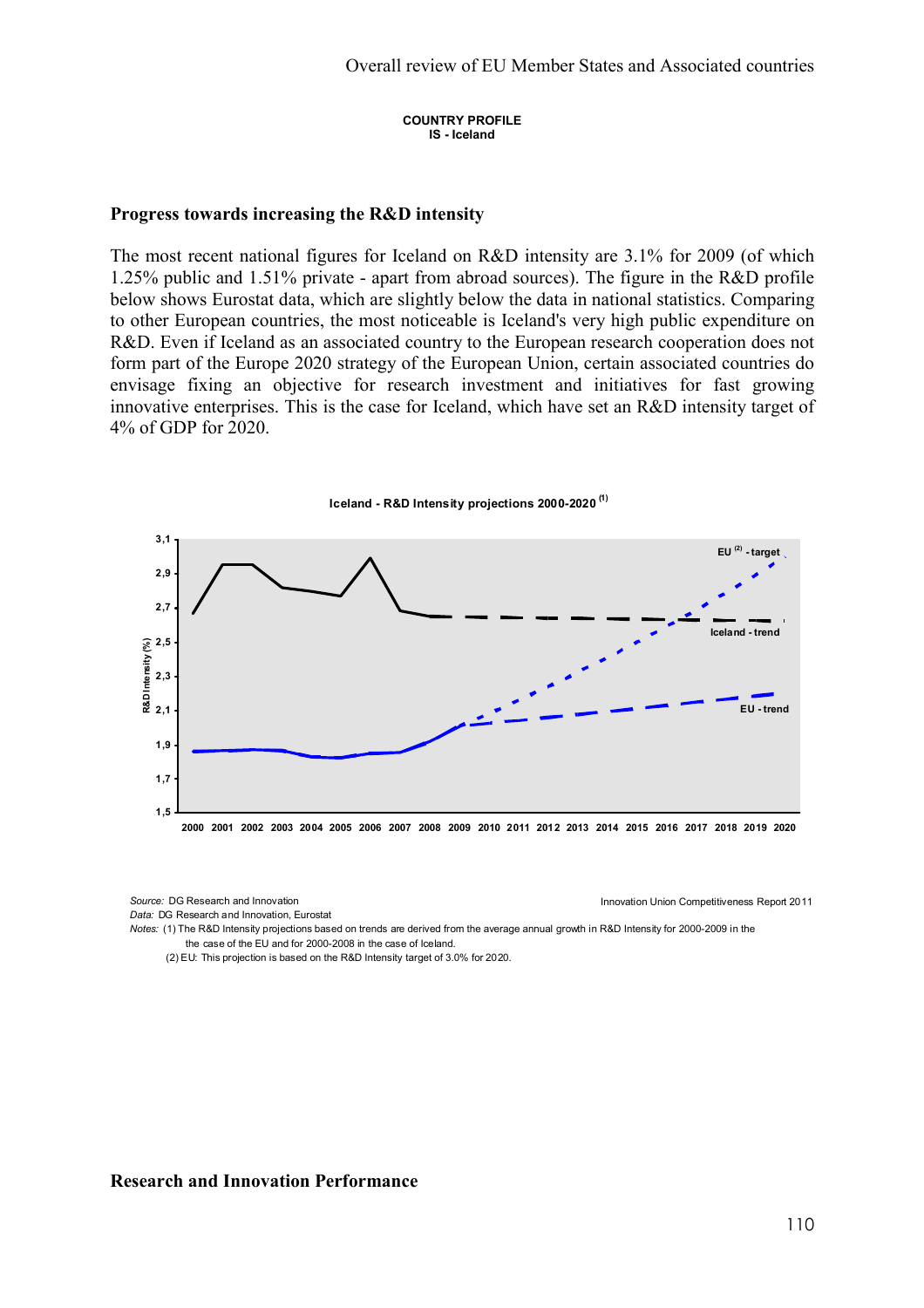Iceland has a very knowledge-intensive country, with over 43% of employment in knowledge-intensive activities and R&D intensity far above other countries with a comparable industrial structure and knowledge capacity (see reference group). Iceland counts on a strong public science system with high funding and excellent research quality (17.7% of Iceland's scientific articles are among the 10% most cited articles in the world, which is one of the highest ratios in the world). Iceland also has achieved remarkably high researcher intensity in the labour force. However, a challenge is maintain this strength, given a relatively low level of new doctoral graduates per thousand population. A relative weakness comparing to the other countries is the patenting activity, measured by PCT patent intensity. The report shows that also for EPO patent application per billion GDP, Iceland is well below the EU average with a decreasing trend over the period 2000-2007.



# Iceland

Source: DG Research and Innovation Innovation Union Competitiveness Report 2011

Data: Eurostat, OECD, Science Metrix / Scopus (Elsevier) Notes: (1) The values refer to 2009 or to the latest available year.

(2) Elements of estimation were involved in the compilation of the data.

The dynamic picture below shows that over the period 2000-2009, Iceland has reinforced its strengths and weaknesses in its research and innovation system with a stable and strong public research system and human resources, but with a business dynamics showing lower average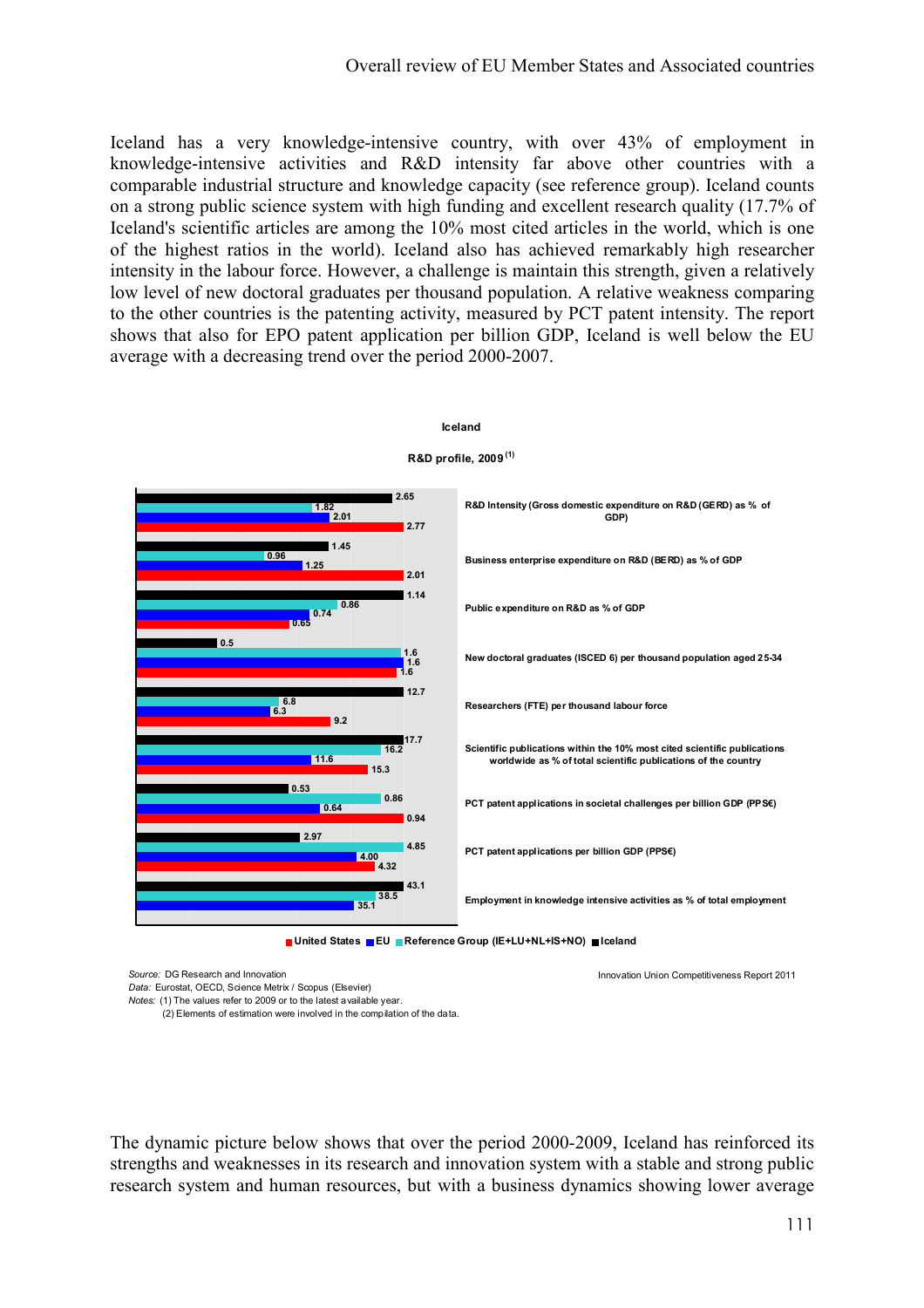annual growth in R&D investment and lower patenting intensity growth than comparable countries and the EU on average.



Notes: (1) Growth rates which do not refer to 2000-2009 refer to growth between the earliest available year and the latest available year over the period 2000-2010. (2) LU is not included in the Reference Group. (3) Average annual growth refers to real growth.

(4) Elements of estimation were involved in the compilation of the data.

Participation in the European Research Area: Scientific and Technological collaborations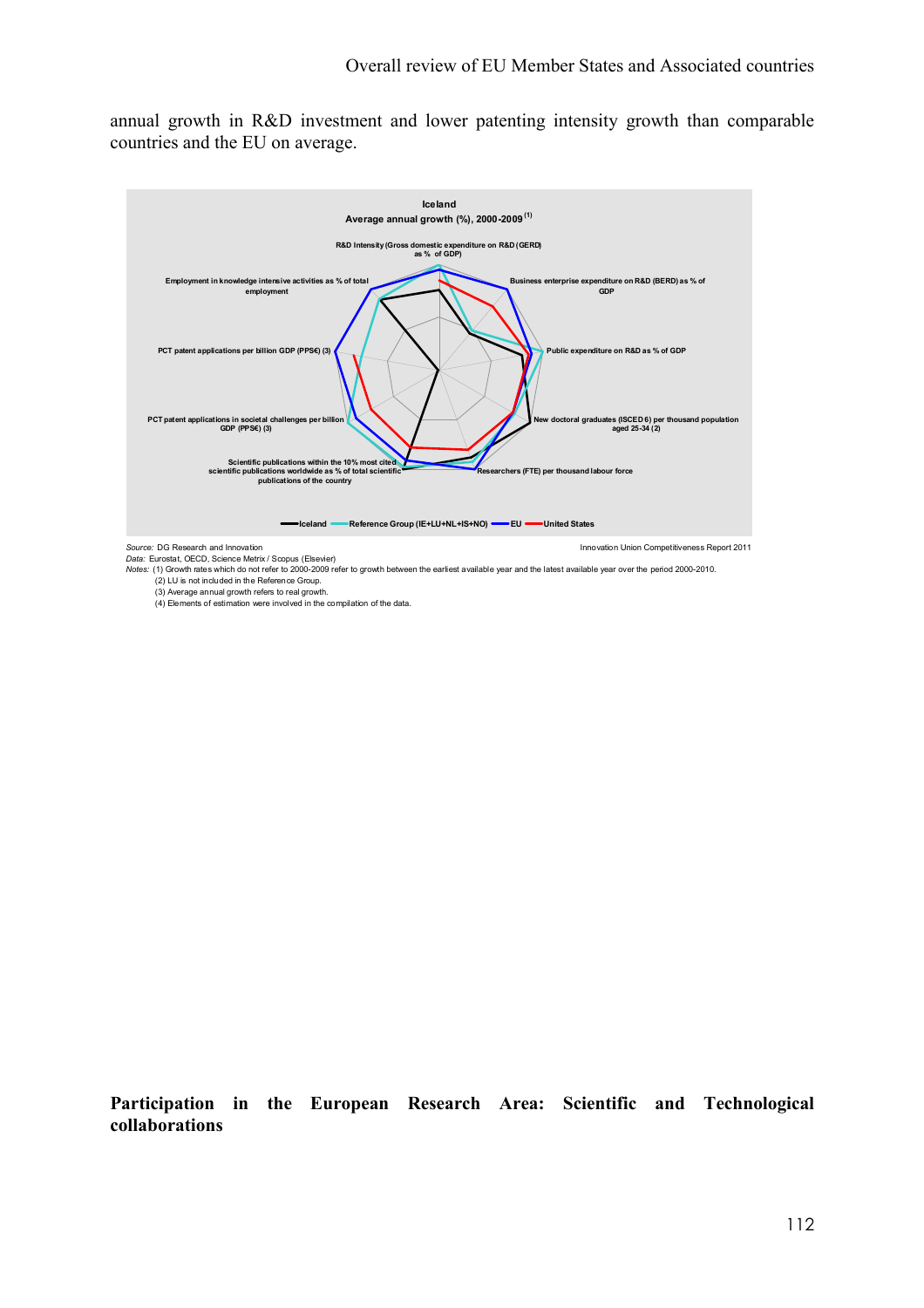Iceland's scientific cooperation (measured by co-publications) with other European countries is much broader and more intense than its technological cooperation (measured by copatents). This reflects the strong public research base and the excellent science output in Iceland and it provide a potential for growing internationalisation also of the technology cooperation. The main scientific partner countries are the Nordic neighbours and the United Kingdom. As a difference from the technological cooperation, co-publications are intensive with almost all EU Member States and with associated countries to the European Research Area. However, overall network maps in the report shows that while Iceland do count on relatively well distributed scientific cooperation, the scale is too small to be visible in the dominant European scientific co-publication networks.



Source: DG Research Data: Scopus/ Science Metrix and Eurostat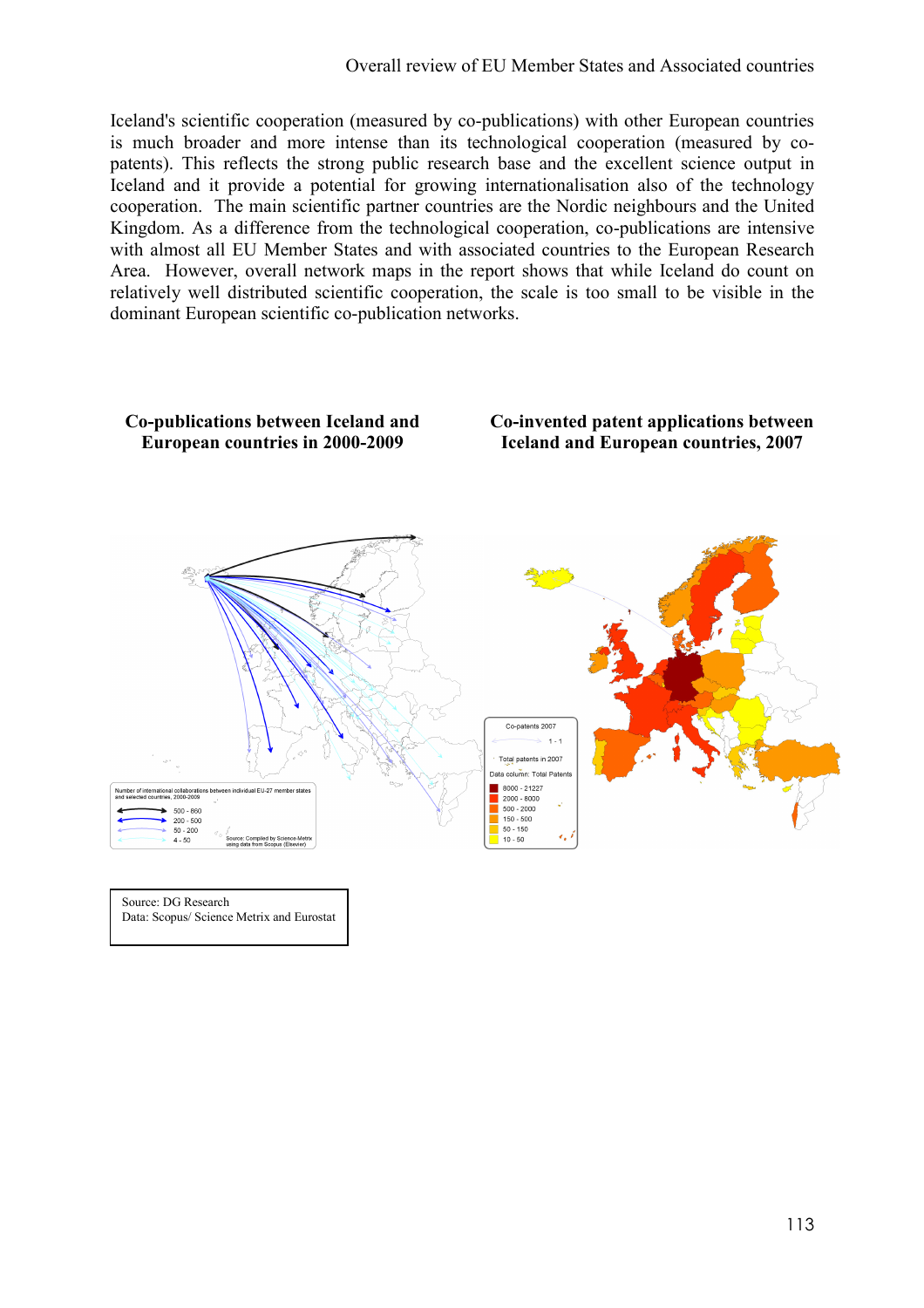#### FP7 Key facts and figures

#### Applications:

As of 2011/03/16, a total of

- 423 eligible proposals were submitted in response to 248 FP7 calls for proposals
- involving 570 applicants from Iceland (9,25% of Candidate Countries) and
- requesting EUR 162,75m of EC contribution (7,83% of Candidate Countries)

Among the Candidate Countries Iceland (IS) ranks:

- 3rd in terms of number of applicants and
- 3rd in terms of requested EC contribution

#### Success rates:

- The IS applicant success rate of 22,8% is higher than the Candidate Countries applicant success rate of 17,9%.
- The IS EC financial contribution success rate of 16,1% is higher than the Candidate Countries rate of 7,3%.

Specifically, following evaluation and selection, a total of

- 112 proposals were retained for funding  $(26,5\%)$
- involving 130 (22,8%) successful applicants from Iceland and
- requesting EUR 26,22m (16,1%) of EC financial contribution

Among the Candidate Countries, Iceland (IS) ranks: - 2nd in terms of applicants success rate and

- 1st in terms of EC financial contribution success rate

#### Signed grant agreements

As of 2011/03/16, Iceland (IS) participates in

- 97 signed grant agreements
- involving 1.464 participants of which  $105 (7,17%)$  are from Iceland
- benefiting from a total of EUR 288,61m of EC financial contribution of which EUR 22,56m (7,82%) is dedicated to participants from Iceland.

Among the Candidate Countries in all FP7 signed grant agreements, Iceland (IS) ranks:

- 3rd in number of participations and
- 3rd in budget share

### SME performance and participation

- The IS SME applicant success rate of 19,81% is higher than the Candidate Countries SME applicant success rate of 15,12%.
- The IS SME EC financial contribution success rate of 16,66% is higher than the corresponding Candidate Countries rate of 10,71%.

Nr. of FP7 applicants (% Candidate Countries)  $570$ <br>(9,25%)  $6.161$  $(9,25%)$ Req. EC contribution by FP7 applicants in EUR million (% Candidate Countries) 162,75<br>(7,83%) 2.079  $(7.83\%)$ Nr. of successful FP7 applicants (% Candidate Countries) 130<br>(12,13%) 1.072  $(12,13%)$ Req. EC contribution by successful FP7 applicants in EUR million (% Candidate Countries) 26,22<br>(17.19%) 152.58  $(17,19\%)$ Success rate FP7 applicants 22,8% 17,9% Success rate FP7 EC contribution 16.1% 7.3% Nr. of FP7 grant holders (% Candidate Countries)  $105$ <br>(12.03%) 873  $(12,03\%)$ EC contribution to FP7 grant holders in EUR million (% Candidate Countries) 22,56<br>(16.68%) 135.27  $(16.68\%)$ Nr. of FP7 coordinators (% of grant holders) 23<br>  $(21.90\%)$  295  $(21,90\%)$  $(22,34\%)$ Nr. of FP7 SME grant holders (% grant holders)  $20$ <br>(19.05%)  $131$  $(19.05\%)$  $(15,01\%)$ EC contribution to FP7 SME grant holders in EUR million  $\frac{6}{9}$  of grant holders) 9.38 (41,58%) 30,20  $(22,32\%)$ 



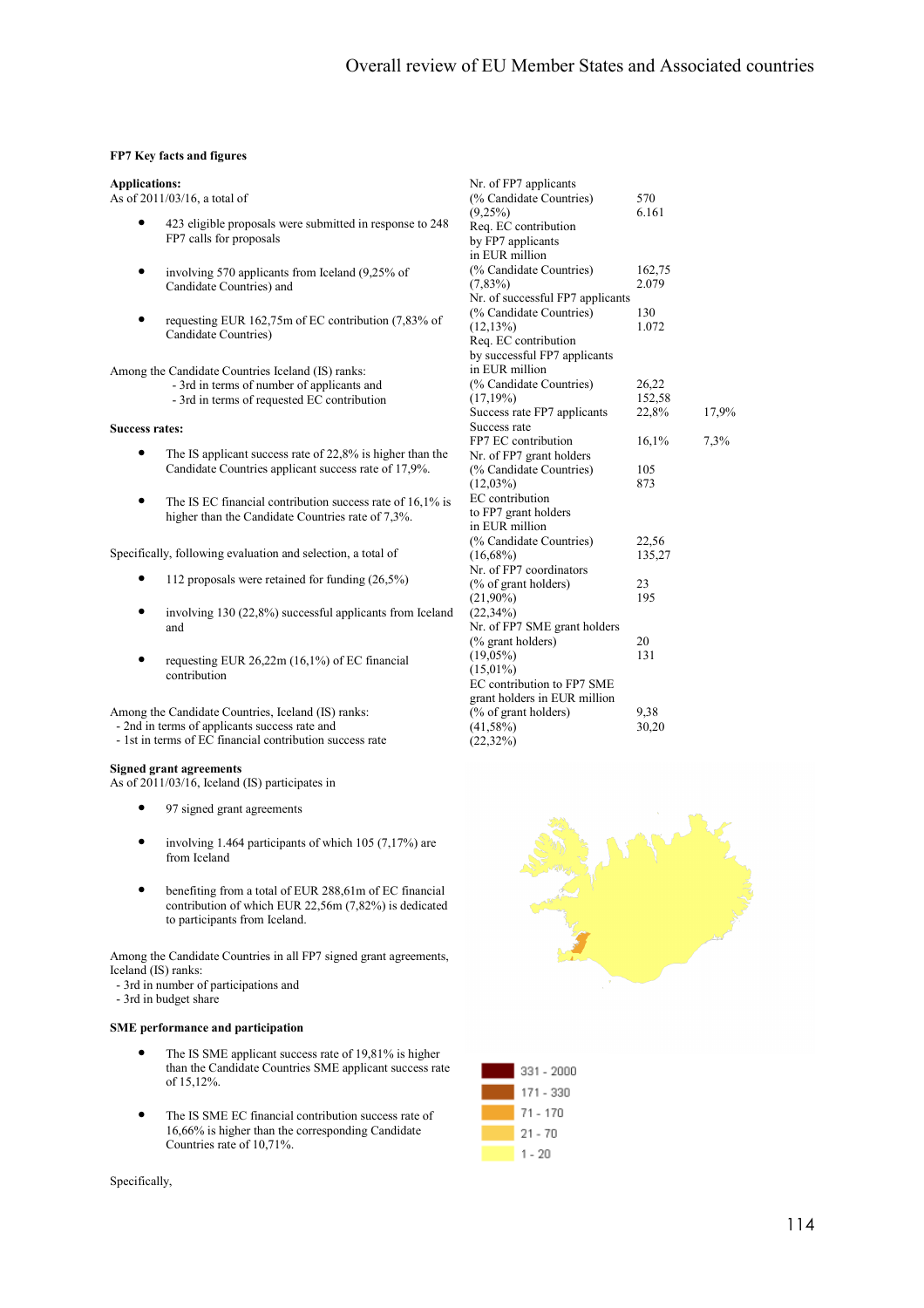- 207 IS SME applicants requesting EUR 50,28m
- 41 (19,81%) successful SMEs requesting EUR 8,38m  $(16,66%)$

In signed grant agreements, as of 2011/03/16,

- 20 IS SME grant holders, i.e., 19,05% of total IS participation
- EUR 9,38m, i.e., 41,58% of total IS budget share

### Top 3 collaborative links with:

- UK United Kingdom (159)
- FR France  $(97)$
- $\bullet$  DE Germany (95)

| IS - Iceland - most active FP7 research priority areas by number of applicants applying for the research projects |                      |                                                                     |                      |                                                   |                                                                                   |                                                                  |  |  |  |
|-------------------------------------------------------------------------------------------------------------------|----------------------|---------------------------------------------------------------------|----------------------|---------------------------------------------------|-----------------------------------------------------------------------------------|------------------------------------------------------------------|--|--|--|
| FP7 priority area                                                                                                 | Nr. of<br>applicants | <b>Requested</b><br>EC<br>contribution<br>by applicants<br>(M euro) | Nr. of<br>mainlisted | <b>Success</b><br>Rate<br>applicants (applicants) | <b>Requested</b><br>EC<br>contribution<br>by mainlisted<br>applicants<br>(M euro) | <b>Success Rate</b><br><i>(requested)</i><br>EC<br>contribution) |  |  |  |
| Research for the benefit of SMEs                                                                                  | 104                  | 14,99                                                               | 21                   | 20,19 %                                           | 2,79                                                                              | 18,64 %                                                          |  |  |  |
| Marie-Curie Actions                                                                                               | 87                   | n/a                                                                 | 26                   | 29,89 %                                           | n/a                                                                               | n/a                                                              |  |  |  |
| Information and Communication Technologies                                                                        | 71                   | 21,39                                                               | 5                    | 7,04%                                             | 1,12                                                                              | 5,24%                                                            |  |  |  |
| Health                                                                                                            | 56                   | 31,09                                                               | 17                   | 30,36 %                                           | 9,40                                                                              | 30,23 %                                                          |  |  |  |
| Food, Agriculture and Fisheries, and<br>Biotechnology                                                             | 52                   | 16,24                                                               | 10                   | 19.23 %                                           | 2,34                                                                              | 14,38 %                                                          |  |  |  |
| Environment (including Climate Change)                                                                            | 49                   | 12.43                                                               | 14                   | 28,57%                                            | 3,10                                                                              | 24,89 %                                                          |  |  |  |

| IS - Iceland - most active FP7 research priority areas by EC contribution granted to the research projects |                            |                                |                                         |                                     |  |  |  |  |
|------------------------------------------------------------------------------------------------------------|----------------------------|--------------------------------|-----------------------------------------|-------------------------------------|--|--|--|--|
| <b>FP7 Priority Area</b>                                                                                   | Number of<br>grant holders | $%$ of all IS<br>grant holders | <b>EC</b> contribution<br>(EUR million) | % of total EC<br>contribution to IS |  |  |  |  |
| Health                                                                                                     | 13                         | 12,38%                         | 5,94                                    | 26,32 %                             |  |  |  |  |
| Marie-Curie Actions                                                                                        | 20                         | 19,05%                         | 5,10                                    | 22,63 %                             |  |  |  |  |
| <b>Environment (including Climate Change)</b>                                                              | 14                         | 13,33%                         | 2,44                                    | 10,81 %                             |  |  |  |  |
| ERC.                                                                                                       |                            | 0.95%                          | 2.40                                    | 10,64%                              |  |  |  |  |
| Food, Agriculture and Fisheries, and Biotechnology                                                         | 9                          | 8,57%                          | 2,08                                    | $9.22\%$                            |  |  |  |  |
| Information and Communication Technologies                                                                 |                            | 4,76%                          | 1.06                                    | 4,69 %                              |  |  |  |  |

| IS - Iceland - participation in the FP7 research projects by organisation activity type |                      |                                                                     |                                    |                                        |                                                                                           |                                                          |                            |                                                  |                                                         |  |
|-----------------------------------------------------------------------------------------|----------------------|---------------------------------------------------------------------|------------------------------------|----------------------------------------|-------------------------------------------------------------------------------------------|----------------------------------------------------------|----------------------------|--------------------------------------------------|---------------------------------------------------------|--|
| <b>Activity</b><br><b>Type</b>                                                          | Nr. of<br>applicants | <b>Requested</b><br>EC<br>contribution<br>by applicants<br>(M euro) | Nr. of<br>mainlisted<br>applicants | <b>Success</b><br>rate<br>(applicants) | <b>Requested</b><br>EC.<br>contribution<br><b>by mainlisted</b><br>applicants<br>(M euro) | <b>Success rate</b><br>(requested<br><b>contribution</b> | Nr. of<br>grant<br>holders | <b>EC</b><br>contribution<br>to<br>grant holders | % ot total<br>EC<br>contribution<br>to<br>grant holders |  |
| <b>HES</b>                                                                              | 198                  | 42,02                                                               | 35                                 | 17,68%                                 | 4,91                                                                                      | 11,68%                                                   | 30                         | 7,84                                             | 34,73%                                                  |  |
| <b>PRC</b>                                                                              | 164                  | 47,32                                                               | 31                                 | 18,90%                                 | 9,77                                                                                      | 20,64%                                                   | 23                         | 9.64                                             | 42,72%                                                  |  |
| <b>REC</b>                                                                              | 84                   | 18.92                                                               | 26                                 | 30,95%                                 | 3,30                                                                                      | 17,44%                                                   | 19                         | 3,68                                             | 16,29%                                                  |  |
| <b>PUB</b>                                                                              | 66                   | 9.68                                                                | 26                                 | 39,39%                                 | 2,35                                                                                      | 24,27%                                                   | 33                         | 1,41                                             | 6,26%                                                   |  |
| <b>OTH</b>                                                                              | 37                   | 6,24                                                                | 11                                 | 29,73%                                 | 2,41                                                                                      | 38,63%                                                   | $\overline{0}$             | 0.00                                             | $0.00\%$                                                |  |
|                                                                                         |                      |                                                                     |                                    |                                        |                                                                                           |                                                          |                            |                                                  |                                                         |  |
| <b>SME</b>                                                                              | 207                  | 50.28                                                               | 41                                 | 19.81%                                 | 8.38                                                                                      | 16.66%                                                   | 20                         | 9.38                                             | 41,58%                                                  |  |